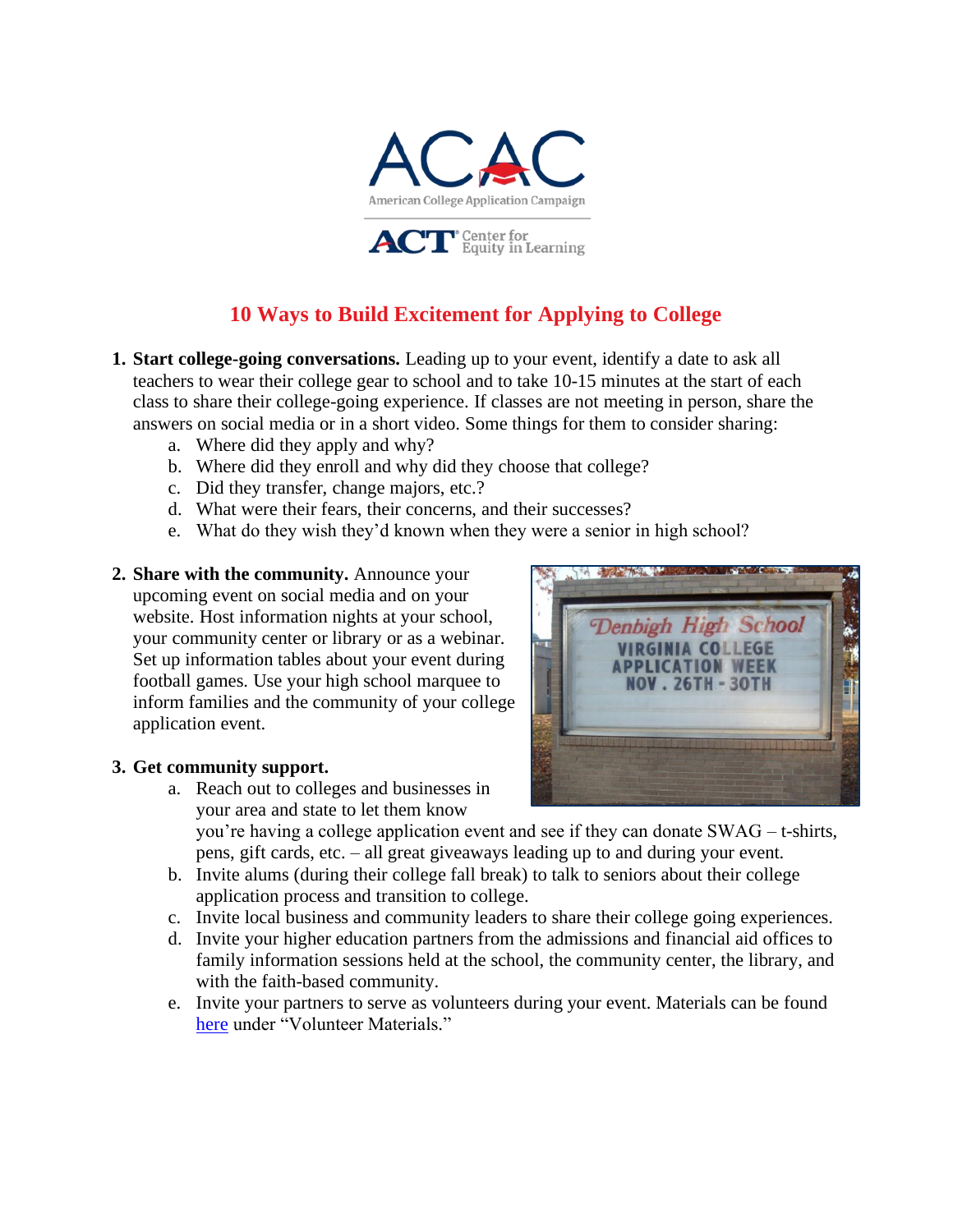- **4. Ask Me!** Ask all staff in your school to complete the **Ask Me!** template and hang it outside their door. You can also make Ask Me! [buttons and stickers](https://equityinlearning.act.org/wp-content/uploads/2020/06/Instructions-Ask-me-Buttons-and-Stickers.pdf) for staff and volunteers to wear on the day of the event. This activity can also be modified for social media.
- **5. Class time.** Use class time to support the preparation of students. Ask Math teachers to create an assignment around college financial aid. Ask English teachers to require students to write a college essay that outlines their strengths and growth opportunities. For younger students, implement the [Pre-College and Career Readiness Curriculum.](https://equityinlearning.act.org/wp-content/uploads/2019/08/2019-Pre-College-and-Career-Readiness-Curriculum-for-Students-and-their-Families_FINAL.pdf)

#### **6. Build awareness.**

- a. Create a college bulletin board that provides details (size, location, popular majors, application deadlines, etc.) for the colleges in your state.
- b. Establish a College Pride Day when everyone wears college colors/college gear to school.



- c. Encourage teachers, staff and community members to show their college pride in their yards/on their front doors or windows.
- **7. Cheer them on!** As your seniors walk to the computer lab to apply to college, invite all 9-11<sup>th</sup> graders to stand in the hallway to applaud and cheer them on. Consider a motivation video if unable to gather the students together.

*Ocean View High School in California (you can watch the full video here: [https://www.youtube.com/watch?v=W\\_ki6bn7gZ8\)](https://www.youtube.com/watch?v=W_ki6bn7gZ8)*

Missouri College Advising Corps

I spy the #Classof2019 at @NJROTCleveland and CVPA! We love Apply Missouri Week! #ApplyMo #Iapplied #CollegeAdmissions @Journey2College



**8. Celebrate students on social media.** Create a photo booth at your event for students to show off their **#IApplied**. Ask students to use #IApplied and tag ACAC on social media (Facebook: AmericanCAC, Instagram: @American\_CAC, Twitter: @American\_CAC) and your **ACAC State** [Coordinating agency.](https://equityinlearning.act.org/acac/states/)